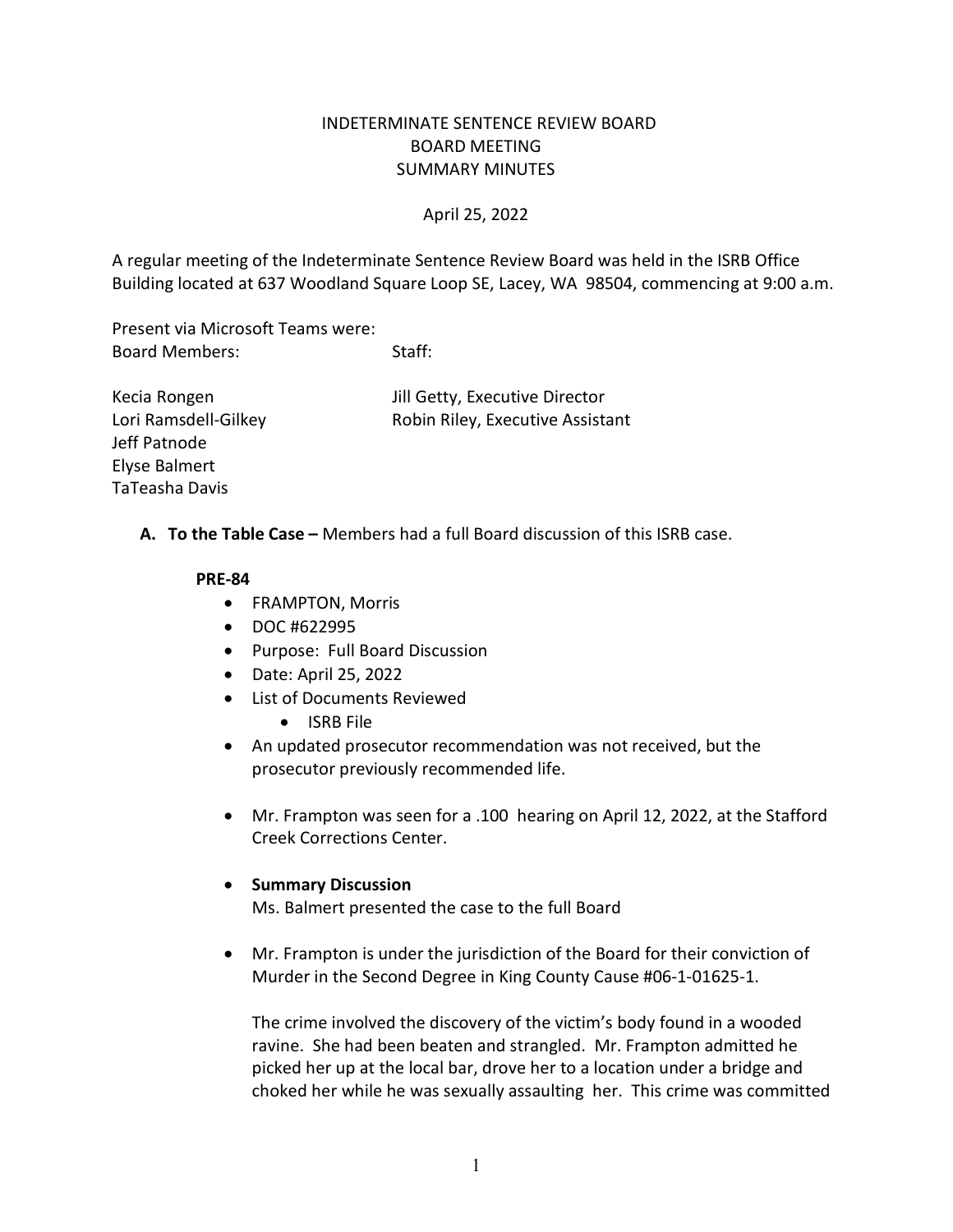in 1976 but remained a cold case until 2011. Mr. Frampton was 30 years of age at the time of the crime, and he is currently 76 years of age.

Mr. Frampton has an extensive criminal history which began in 1965 when he received a 20-year suspended sentence for Indecent Liberties in Pierce County. He had a conviction in California in 1966 for Unlawful Taking a Motor Vehicle and Taking a Motor Vehicle Without Permission and First- and Second-Degree Assault in King County for which he served six months in jail. In 1975 he committed two rapes, and Assault Second Degree in 1977 and two simple Assaults in 1977. He committed Murder in the First Degree in 1977 and was serving on this murder when he was sentenced on the Murder in the Second Degree for which he is currently serving.

Risk assessments show him to be a moderate to high risk to re-offend sexually.

He has positive behavior and has not had an infraction since 2004.

He has completed minimal programming and the Board does want him to complete the Sex Offender Treatment and Assessment Program (SOTAP) if eligible and Bridges to Life.

Mr. Frampton does have medical issues.

### • **Decision:**

The panel recommends he be found not parolable and adds 36 months to his minimum term.

- **Reasons:**
	- On November 4, 2021, End of Sentence Review Committee (ESRC) referred Mr. Frampton to the Sexually Violent Predator (SVP) subcommittee. On March 3, 2022, SVP subcommittee referred Mr. Frampton for a Forensic Psychological Evaluation (FPE). Only a small percentage of the highest risk sex offenders are referred indicating his high risk.
	- SOTIPS Moderate (The Sex Offender Treatment Intervention and Progress Scale (SOTIPS) is a statistically derived dynamic measure designed to assess risk, treatment and supervision needs, and progress The SOTIPS total score is intended to provide an estimation of an individual's overall level of dynamic risk and need for supervision and treatment.
	- Static-99R 5 points, Moderate-High (the Static-99R is a ten-item actuarial assessment instrument used to address the risk of sexual recidivism and is the most widely used sexual recidivism risk